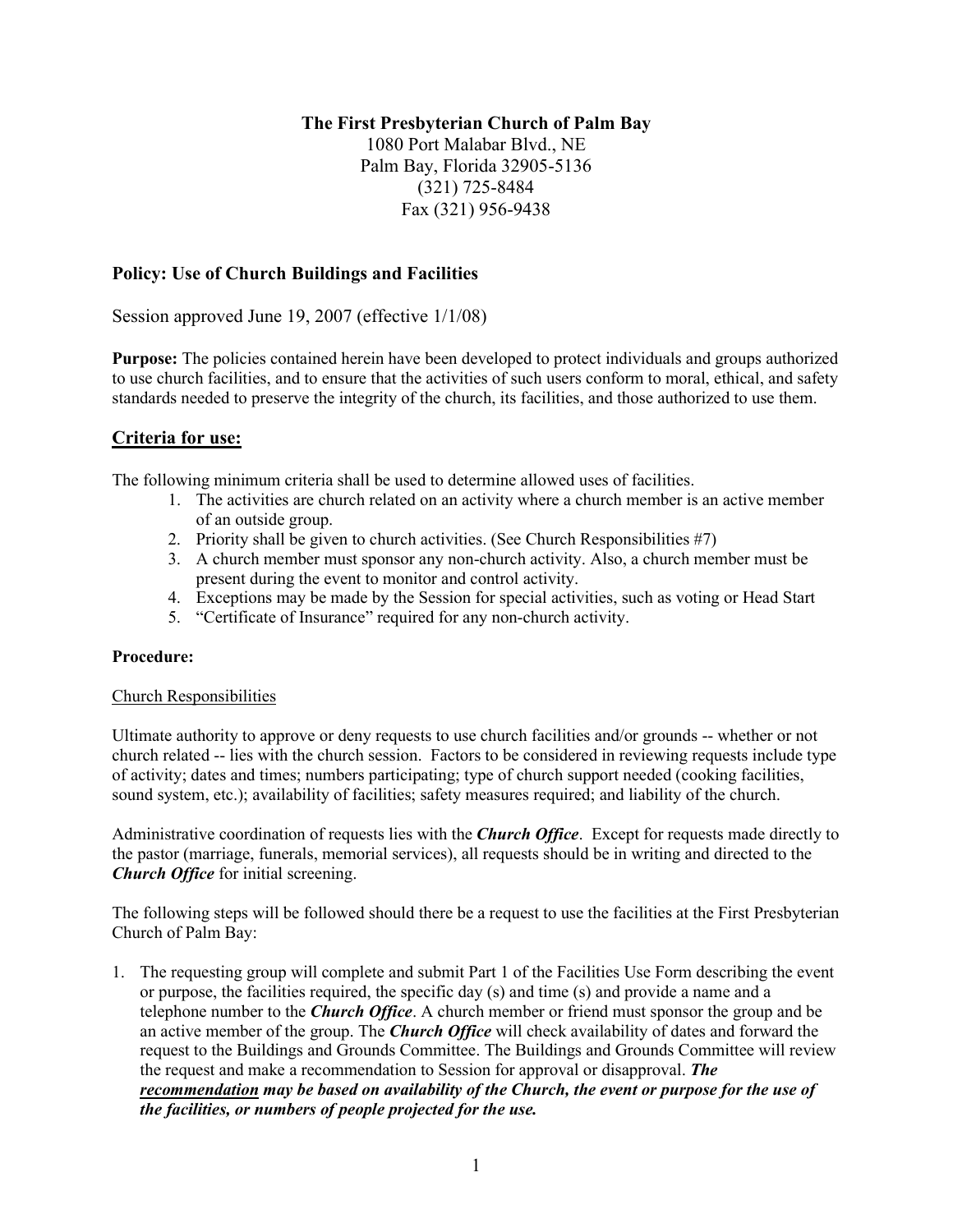- 2. The Session will approve/disapprove the request and Building, and Grounds Committee will notify the requesting group.
- 3. The Church member sponsor and the representative of the group will, prior to the event or use, complete Part 2 of the Facilities Use Form. *A key will be obtained from the Church Office, if necessary.* Signatures of both the representative and the sponsor are required at the end of Part 2.
- 4. The Church member sponsor will make two (2) copies of the form. One copy will go to the representative and the other copy will go to the Church Secretary. The Church member sponsor will retain the original.
- 5. Once the event is complete, the representative and the Church member sponsor will complete Part 3 of the Facilities Request Form. This should be done as soon as possible once the event or use of the facilities is complete. The sponsor will make copies of the completed form and give one copy to the representative and one copy to the Building and Grounds Committee. The sponsor will give the original completed form, *as well as the key,* to the *Church Secretary* for the permanent records.
- 6. Any problems related to the use of the facility will be noted on the Facilities Use Form and reported to the Buildings and Grounds Committee.
- **7. The Session, at its discretion, may, at any time, withdraw permission to use the facilities, even after approval has been given. Emergencies, such as funerals and funeral receptions, take precedence. A 48-hour notice will be given for withdrawal of approval.**

## Safety, Security, and Supervision

While embracing the Christian tradition of openness, outreach and community service, some caveats and cautions must be observed by the church in the use of its facilities and grounds. For example, the indiscriminate issuance of keys to church buildings without appropriate records and means of retrieval could, in case of personal and injury or loss to property, cause certain provisions of church insurance policies to be voided. Further, liability could well fall to the church in case of sexual assault or abuse where easy access and inadequate supervision are involved. Accordingly, organizations/groups authorized to use church facilities and grounds shall be given copies of, and be required to abide by, **Church Policies** covering safety, security, and supervision, and will be specifically instructed in the following:

- Procedures to follow in case of fire
- Procedures to follow in case of accident involving personal injury or damage to church property
- The requirement for a minimum of two adults to be present at all activities involving under the age of eighteen
- The prohibition of smoking in church buildings
- The prohibition of alcoholic beverages and of the use of drugs in church buildings and on church property

In cases where the use of kitchen facilities, copying machine, or church athletic equipment is authorized, instruction as appropriate will be provided. In addition, all user groups will be instructed regarding the operation of air conditioning/heating equipment during their periods of use, as appropriate.